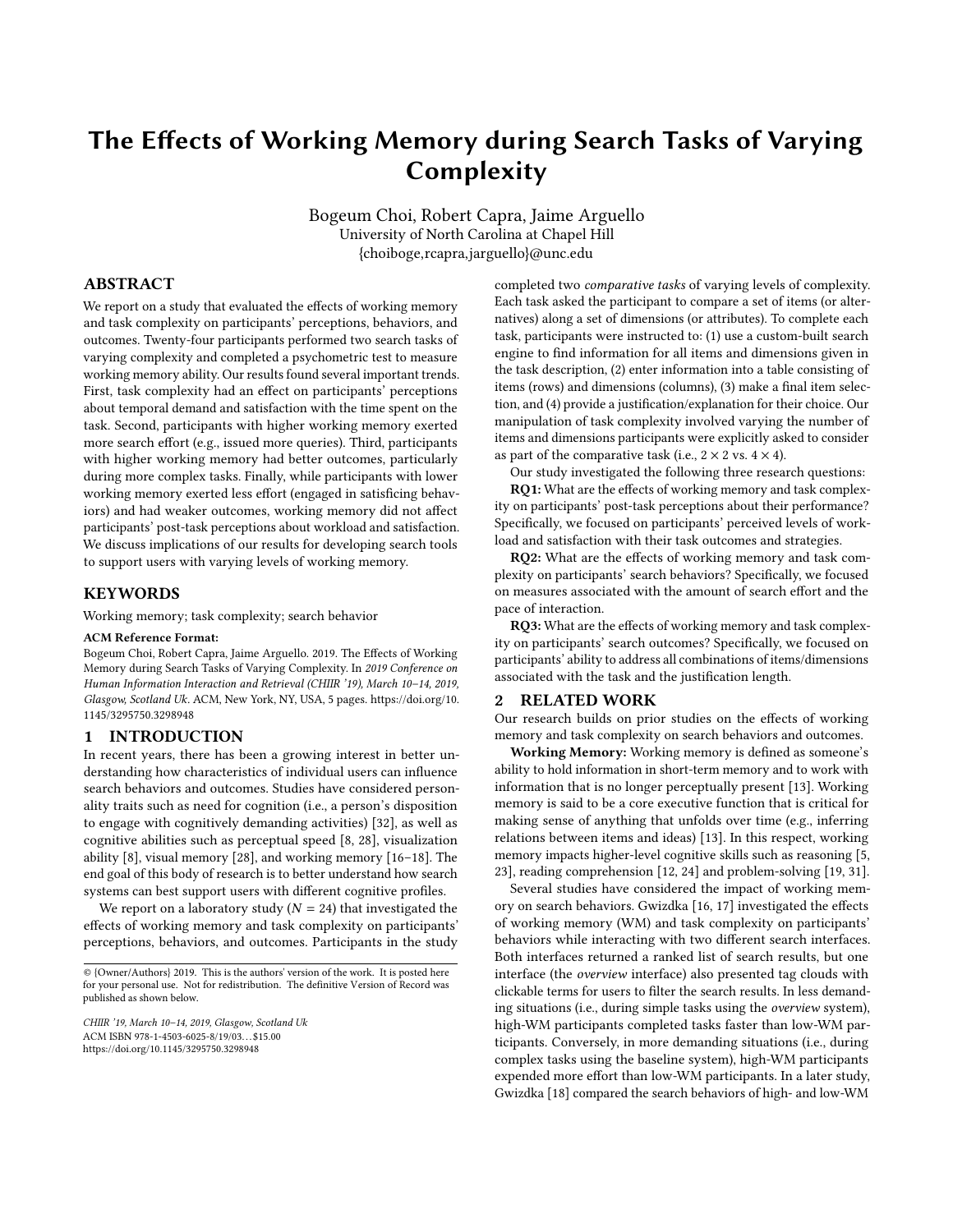participants while performing complex search tasks. While highand low-WM participants had similar completion times, high-WM participants performed more actions and spent more time reading content pages (especially towards the end of the search session). Consistent with previous findings [\[16,](#page-4-4) [17\]](#page-4-13), these results suggest that low-WM participants may be more likely to engage in satisficing behaviors during mentally demanding tasks.

Prior studies have also compared the search behaviors of dyslexic and non-dyslexic searchers [\[14,](#page-4-14) [25\]](#page-4-15). While dyslexia is a heterogeneous condition, evidence suggests a strong correlation between dyslexia and lower phonological working memory (i.e., the ability to hold words in short-term memory) [\[6,](#page-4-16) [7,](#page-4-17) [11,](#page-4-18) [25,](#page-4-15) [26\]](#page-4-19). MacFarlane et al. [\[25\]](#page-4-15) examined the search behaviors of dyslexic and nondyslexic students, and found that non-dyslexic students examined more documents and judged a greater percentage of documents as non-relevant. In other words, non-dyslexic students were more "selective" in their relevance judgments. Additionally, Fourney et al. [\[14\]](#page-4-14) compared relevance judgments from dyslexic versus nondyslexic study participants, and found that relevance judgments from dyslexic participants had a greater central tendency (i.e., were less bi-modal). Consistent with MacFarlane et al. [\[25\]](#page-4-15), non-dyslexic participants were more "selective" in their relevance judgments.

Task Complexity: Task complexity has been defined and manipulated from different perspectives [\[29\]](#page-4-20). Campbell [\[9\]](#page-4-21) characterized task complexity in terms of: (1) the number of required outcomes, (2) the number possible paths to the outcomes, (3) the level of uncertainty about the paths, and (4) the degree of interdependence between the paths. Jansen [\[21\]](#page-4-22) proposed that search task complexity can be viewed through the lens of cognitive complexity, which relates to the amount of mental effort and learning required to complete the task. Jansen et al. [\[21\]](#page-4-22) and Kelly et al. [\[22\]](#page-4-23) used Anderson and Krathwohl's taxonomy of learning outcomes [\[2\]](#page-4-24) to develop tasks of varying complexity levels. Using this framework, studies have found that more cognitively complex tasks have greater levels of expected pre-task difficulty [\[10,](#page-4-25) [20,](#page-4-26) [22\]](#page-4-23), experienced post-task difficulty [\[3,](#page-4-27) [10,](#page-4-25) [20,](#page-4-26) [22\]](#page-4-23), search effort [\[3,](#page-4-27) [10,](#page-4-25) [20–](#page-4-26)[22\]](#page-4-23), and greater diversity of query reformulation strategies [\[30\]](#page-4-28).

In this paper, we used comparative tasks, which fall under analyze tasks (intermediate complexity) within the cognitive complexity framework. Our manipulation of task complexity involved increasing the number of items and dimensions for participants to consider ( $2 \times 2$  vs.  $4 \times 4$ ). Based on Campbell's view of task com-plexity [\[9\]](#page-4-21), our  $4 \times 4$  tasks had more outcomes, more paths to the outcomes, and possibly more interdependence between paths.

# 3 USER STUDY

To investigate our three research questions, we conducted a laboratory study with 24 participants (18 females). Participants were recruited using an opt-in mailing list of employees at our university. Participants were asked to complete two comparative tasks that involved using a web search engine to find information. A comparative task is one that involves comparing a set of items across a set of dimensions. For example, a comparative "car shopping" task might require comparing different models across dimensions such as price, safety features, and fuel efficiency. During each comparative task, participants were given specific items and dimensions to consider. To complete each task, participants were required to

complete two sub-tasks. First, participants were asked to search for information in order to complete a table of  $n$  rows (items) and  $n$ columns (dimensions). Second, participants were asked to make a final item selection and write a justification for their choice based on the information found during their search.

Independent Variables: The study involved two independent variables: working memory and task complexity. Working memory was a between-subjects factor. As described below, we measured working memory capacity using the "operation-word-span" (OSPAN) test [\[27\]](#page-4-29). To study the effects of working memory (WM), participants were split into low- and high-WM groups using a median split. Task complexity was a within-subjects variable. We manipulated task complexity by varying the number of items and dimensions for participants to consider as part of the task. Simple tasks required comparing 2 items along 2 dimensions (i.e., a  $2 \times 2$ table), and complex tasks required comparing 4 items along 4 dimensions (i.a., a  $4 \times 4$  table). Each participant completed one simple and one complex task.

Protocol: First, the study moderator provided a general description of the study. Then, participants signed a consent form and completed a brief demographics questionnaire. To complete the tasks, participants were given access to a custom-built search engine to find information and a Microsoft Word document to enter their response. These two interfaces were displayed side-by-side. The custom-build search engine used the Bing Web Search API to retrieve results from the open web. The Word document provided a set of instructions and an empty table for participants to enter their response (i.e., a  $2 \times 2$  or  $4 \times 4$  table, depending on the task complexity condition). Header cells (top row and first column) in the given table contained the specific items and dimensions associated with the task. The custom-built search engine logged all user interactions on the search engine results page (SERP).

During each task, participants were instructed to find as much information as they thought was necessary to make an informed item selection. Participants were also asked to produce a written justification upon making a final decision. For each task, they were given 20 minutes with a 2-minute warning. Participants completed a post-task questionnaire after each task. After completing both tasks, participants were administered a working memory test that lasted 10-15 minutes. Participants were compensated \$15 USD for participating in the study. The study took about 60 minutes.

Working Memory Test: To measure working memory capacity, we used the computerized "operation-word-span" (OSPAN) test [\[27\]](#page-4-29) distributed with the "CogLab in a CD" textbook by Francis et al. [\[15\]](#page-4-30). The OSPAN test measures an individual's ability to recall words displayed in sequence while concurrently completing simple secondary tasks. Participants complete 15 trials of varying lengths. During each trial, the participant is shown a sequence of words and is then asked to recall the words in their original order from a grid display. Additionally, during each trial, participants complete simple math problems between each word shown in sequence (e.g., "Is  $(4/2)$ -1=1?"). The final score is equal to the sum of sequence lengths of all trials perfectly recalled.

Task Complexity Manipulation: Our manipulation of task complexity involved varying the number of items and dimensions associated with the task (simple =  $2 \times 2$ , complex =  $4 \times 4$ ). To study the effect of task complexity, we developed four search tasks that varied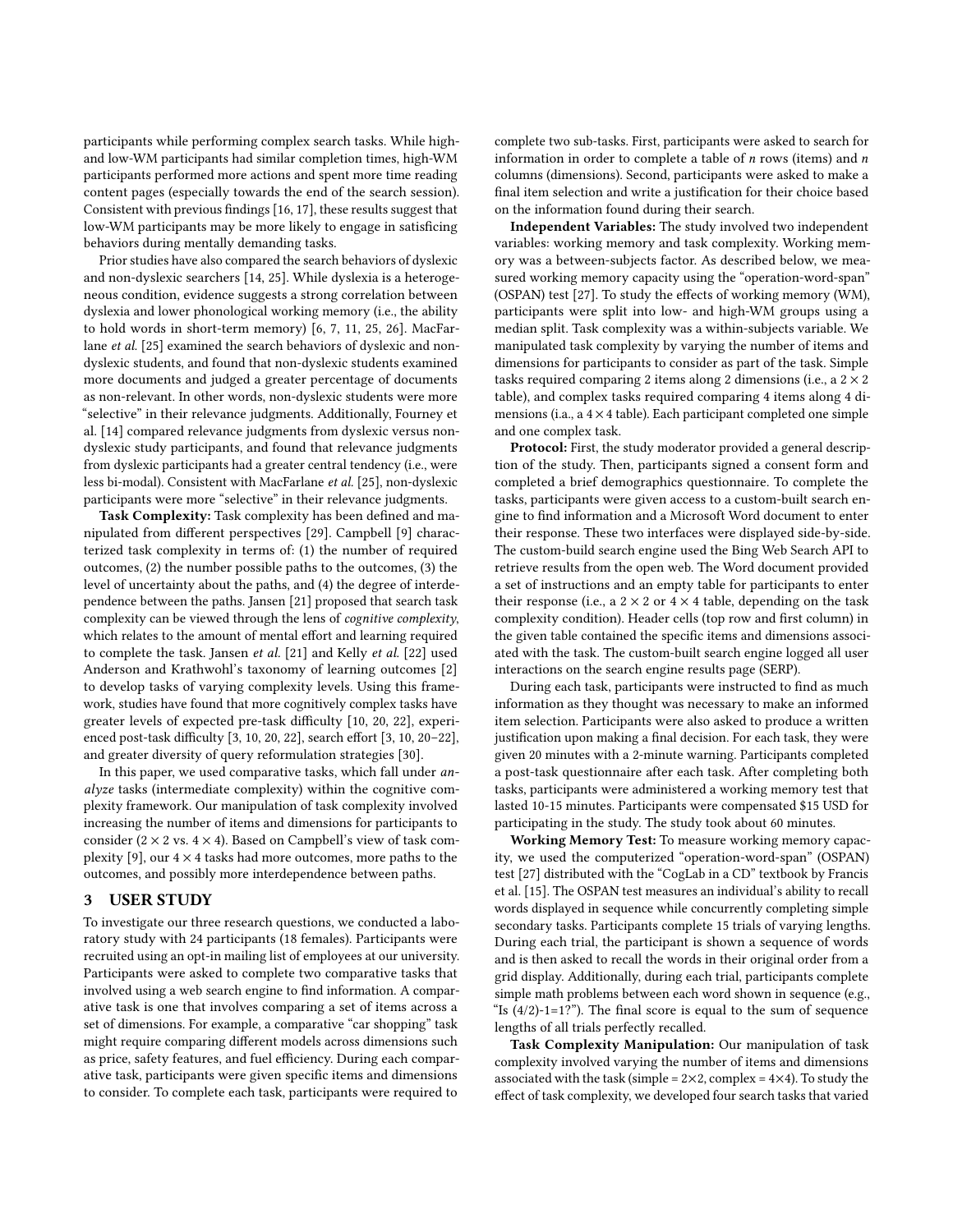across two levels of complexity (simple vs. complex) and two topics (dogs breeds to consider for adoption vs. methods to quit smoking). Each participant was exposed to both task complexity levels and both task topics. The presentation order of task complexity and task topic was counter-balanced (i.e., the 4 possible orderings were repeated 6 times across our 24 participants). All task descriptions involved a scenario in which participants were asked to look for information for a friend. For example, our simple  $(2 \times 2)$  "dog breed" task asked: "A friend of yours has recently decided to get a dog for companionship. Your friend works during the day and lives in an apartment complex. Now you are trying to help your friend make a decision. How do: (a) Pug and (b) Bichon Frise dog breeds differ as a choice for your friend in terms of (a) the ability to be left alone during the day, and (b) the need for outdoor activity?"

We chose to use comparative tasks for several reasons. First, comparative tasks are likely to involve working memory. A searcher must identify different items, search for information about specific items and dimensions, and compare information across the items and dimensions. This process requires processing new information while retaining prior information. Second, working memory is often considered in terms of the number of discrete units of information over which one can distribute attention and maintain an active state [\[4\]](#page-4-31). Therefore, we thought that increasing the number of elements to consider could increase memory load. Finally, the ability to structure comparative tasks as a table allowed us to measure search outcomes in a straightforward way (e.g., by considering the percentage of completed cells).

Post-task Questionnaire (RQ1): After each task, participants completed a 9-item questionnaire that measured workload and satisfaction with their performance. To measure workload, we included four items from the NASA-TLX questionnaire [\[1\]](#page-4-32): (1) mental demand, (2) temporal demand, (3) performance, and (4) effort. Additionally, we included five questions about participants' satisfaction with their performance: (5) whether they found enough information, (6) satisfaction with the time spent on the task, (7) satisfaction with the amount of information found, (8) satisfaction with the quality of information found, and (9) satisfaction with the chosen search strategy. Participants responded to all items using a 5-point scale. For all workload items except for "performance", high response values indicate high levels of workload. For all satisfaction items, high values indicate high levels of satisfaction.

Behavioral Measures (RQ2): To investigate the effects on participants' search behaviors, we computed four behavioral measures: (1) number of queries issued, (2) number of SERP clicks, (3) average time to first SERP click after a query submission (in seconds), and (4) average time (in seconds) between subsequent search actions (i.e., queries and clicks).

Outcome Measures (RQ3): As previously mentioned, to complete the task, participants were required to fill a  $n \times n$  table, make an item recommendation, and provide a written justification. These notes were considered as an external representation of participants' search performance other than behavioral measures. To investigate the effects on participants' search outcomes, we considered two measures. First, our coverage measure considered the percentage of the  $n \times n$  table that was not left blank. Second, we considered the final justification length (in words) as a rough indicator of the justification's quality (i.e., depth and/or breadth).

## 4 RESULTS

Effects on Post-Task Perceptions (RQ1): In RQ1, we investigate the effects of working memory and task complexity on participants' post-task perceptions about workload and satisfaction. As shown in Table [1,](#page-2-0) mixed-effects ANOVAs found a significant main effect of task complexity on two measures: (1) temporal demand and (2) satisfaction with the time spent on the task. For complex tasks, participants reported greater levels of temporal demand and lower levels of satisfaction with the time spent on the task. No other main and interaction effects were significant.

<span id="page-2-0"></span>Table 1: Mean (SD) of post-task measures according to task complexity  $(^*p<.05)$ .

| .            |              |              |             |          |            |
|--------------|--------------|--------------|-------------|----------|------------|
| category     | item         | simple       | complex     | F(1, 22) | $p$ -value |
| workload     | mental       | 2.58(1.412)  | 2.88(1.412) | 1.286    | .269       |
|              | temporal     | 2.54(1.414)  | 3.38(1.135) | 5.670    | $.026*$    |
|              | performance  | 3.96 (0.806) | 3.63(0.770) | 2.514    | .127       |
|              | effort       | 3.04(1.268)  | 3.29(1.197) | 0.584    | .453       |
| satisfaction | enough info  | 3.96 (1.042) | 3.46(1.250) | 2.760    | .111       |
|              | time spent   | 3.92(1.100)  | 3.12(1.154) | 5.954    | $.023*$    |
|              | info amount  | 3.83(1.167)  | 3.42(1.176) | 1.916    | .180       |
|              | info quality | 3.79 (1.179) | 3.50(1.180) | 1.469    | .238       |
|              | strategies   | 4.17(0.761)  | 3.83(0.816) | 2.200    | .152       |

Effects on Search Behaviors (RQ2): In RQ2, we investigate the effects of working memory and task complexity on participants' search behaviors. As shown in Table [2,](#page-2-1) mixed-effects ANOVAs found a significant main effect of working memory on all four behavioral measures: (1) number of queries, (2) number of clicks, (3) avg. time to the first SERP click, and (4) avg. time between search actions. High-WM participants performed more actions and searched at a faster pace than low-WM participants.

<span id="page-2-1"></span>Table 2: Mean (SD) of behavioral measures according to working memory group (\*p<.05).

| measure             | low-WM         | high-WM        | F(1, 22) | $p$ -value |
|---------------------|----------------|----------------|----------|------------|
| queries             | 5.33 (3.595)   | 7.71 (4.298)   | 5.479    | $.029*$    |
| clicks              | 7.79(5.013)    | 11.75 (5.252)  | 7.257    | $.013*$    |
| time to 1st click   | 12.58 (11.716) | 6.98(2.824)    | 5.063    | $.035*$    |
| time between events | 56.67 (31.857) | 38.47 (14.962) | 5.355    | $.030*$    |

Effects on Search Outcomes (RQ3): In RQ3, we investigate the effects of working memory and task complexity on participants' search outcomes. As shown in Table [3,](#page-3-0) mixed-effects ANOVAs found the following effects. First, working memory had a significant main effect on the length of participants' justifications. High-WM participants produced significantly longer justifications than low-WM participants.

Second, task complexity had a significant main effect on the extent to which participants completed the corresponding  $n \times n$ table. Simple tasks had higher levels of coverage than complex tasks. In other words, participants were less successful in adding information to every cell in the table during more complex tasks.

Finally, working memory and task complexity had a significant interaction effect on the length of participants' justifications  $(F(1, 22) = 5.713, p = 0.026)$ . As shown in Figure [1,](#page-3-1) high-WM participants produced longer justifications for both simple and complex tasks. However, the difference was greater for complex tasks.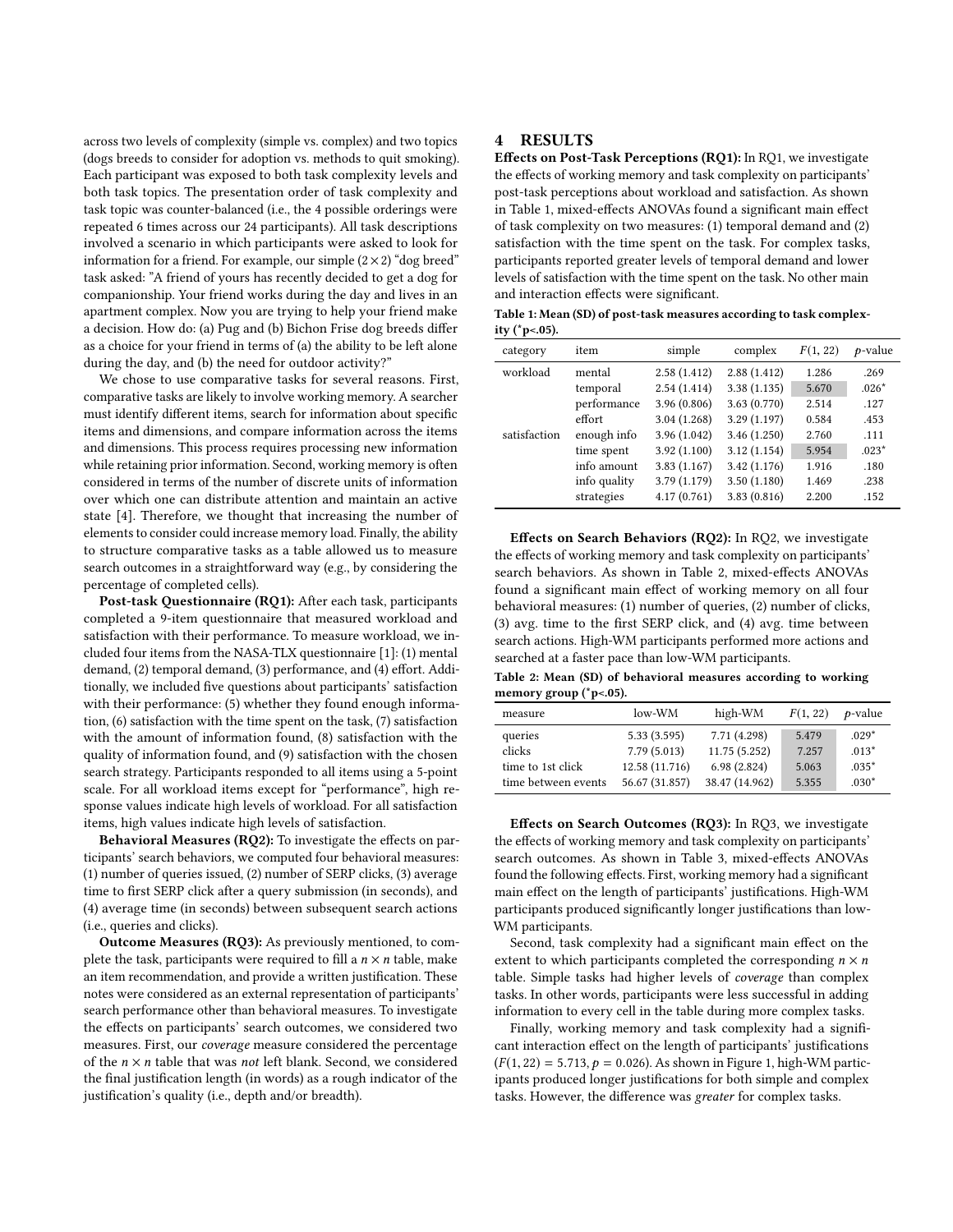<span id="page-3-0"></span>Table 3: Mean (SD) of search outcome measures according to working memory group and task complexity (\*p<.05).

| working memory (WM)  | $low-WM$      | high-WM       | F(1, 22) | $p$ -value |
|----------------------|---------------|---------------|----------|------------|
| coverage             | 0.93(0.11)    | 0.96(0.10)    | 0.882    | 0.358      |
| justification length | 32.50 (29.21) | 60.79 (28.04) | 9.079    | $.006*$    |
| task complexity      | simple        | complex       | F(1, 22) | $p$ -value |
| coverage             | 1.00(0.00)    | 0.89(0.14)    | 12.942   | $.002*$    |
| justification length | 50.83 (28.42) | 42.46 (34.83) | 1.714    | .204       |

<span id="page-3-1"></span>

Figure 1: Means and 95% confidence intervals of justification lengths (words) according to working memory group and task complexity.

# 5 DISCUSSION AND CONCLUSION

In this study, we examined the effects of working memory and task complexity on participants' post-task perceptions (RQ1), search behaviors (RQ2), and search outcomes (RQ3). In this section, we summarize our findings, compare them to those from prior studies, and discuss their implications.

RQ1: Task complexity had an effect on temporal demand and satisfaction with the time spent on the task. As expected, participants reported greater temporal demand and lower satisfaction for complex versus simple tasks. This serves as a manipulation check that our complex tasks required greater effort (as measured by temporal demand). Interestingly, working memory did not have a significant effect on any of our RQ1 measures.

RQ2: Working memory had a significant effect on several behavioral measures. Participants in the high working memory group performed more search actions (e.g., queries and clicks) and worked at a faster pace (e.g., took less time between subsequent actions) than participants in the low working memory group.

RQ3: In terms of search outcomes, we found three important trends. First, task complexity had an effect on participants ability to fully complete the  $n \times n$  table of items and dimensions. As expected, participants were less able to complete the table for complex versus simple tasks. This serves as a second sanity check that our manipulation of adding more items/dimensions increased the task's complexity. Second, working memory had an effect on participants' justification length. Participants in the high working memory group produced longer justifications than participants in the low working memory group. Finally, task complexity and working memory had a significant effect on participants' justification length. High-WM participants produced even longer justifications than low-WM participants for complex tasks versus simple tasks.

Participants in our study were asked to write justifications based on information found regarding items and dimensions. In this respect, we treated longer justifications as better outcomes (i.e., more depth and/or breadth). Our RQ2 and RQ3 results suggest that high-WM participants exerted more effort (i.e., performed more search actions) and achieved better outcomes (i.e., produced longer justifications) than low-WM participants. Furthermore, in terms of the

justification length, this trend was more pronounced for complex tasks. Specifically, for complex tasks, high-WM participants produced justifications more than twice as long as those from low-WM participants. Interestingly, low-WM participants produced shorter justifications for complex versus simple tasks.

Our results suggest that low-WM participants were more likely to engage in satisficing behaviors, especially during more complex tasks. These results are largely consistent with prior studies, which found that low-WM participants were more likely to satisfice in challenging situations [\[16–](#page-4-4)[18\]](#page-4-5). Also, our findings resonate with prior studies on the search behaviors of dyslexic users [\[14,](#page-4-14) [25\]](#page-4-15). In those studies, dyslexic participants were less "selective" than nondyslexic participants in producing relevance judgments, possibly because they were less able to apply specific decision criteria and more likely to satisfice.

Interestingly, our RQ1 results are inconsistent with our RQ2 and RQ3 results. While high-WM participants exerted more effort (RQ2) and had better outcomes (RQ3), both participant groups reported similar levels of workload and satisfaction. In terms of workload, these results suggest that high-WM participants exerted more effort without perceiving greater levels of workload than low-WM participants. In terms of satisfaction, these results suggest that low-WM participants may have had a lower threshold for satisfaction with their performance. In other words, while low-WM participants exerted less effort and produced weaker justifications, they reported comparable levels of satisfaction as high-WM participants.

Implications: Our results have implications for designing systems that provide support and scaffolding for searchers with different working memory abilities. First and foremost, our results suggest that working memory plays an important role in performing comparative tasks, which are fairly common in everyday life (e.g., shopping). In our study, high-WM participants exerted more search effort and had better outcomes than low-WM participants. Future work should develop tools to support users (especially low-WM users) with comparative search tasks. Second, our results suggest that not all comparative tasks are equal. The number of items/dimensions being considered can impact the task's complexity. Our results suggest that low-WM users may need even more support with complex comparative tasks in order to achieve better outcomes. Finally, our results suggest that low-WM users may have lower expectations about task outcomes and may therefore not perceive a need for support. While there were differences in performance between low- and high-WM participants, both groups reported similar levels of satisfaction. In this respect, low-WM users may benefit more from support systems that are readily available, visually salient, and possibly proactive.

Future work: Further research is needed to better understand the exact functions of working memory that are most crucial during the search process (e.g., planning, regulating, inferring relations between concepts and ideas, recognizing/addressing knowledge gaps, etc.). A deeper understanding of these functions may inform the design of tools to provide support and scaffolding for searchers with varying levels of working memory ability.

Acknowledgements: This work was supported in part by NSF grants IIS-1552587 and IIS-1451668. Any opinions, findings, conclusions, and recommendations expressed in this paper are those of the authors and do not necessarily reflect the views of the NSF.